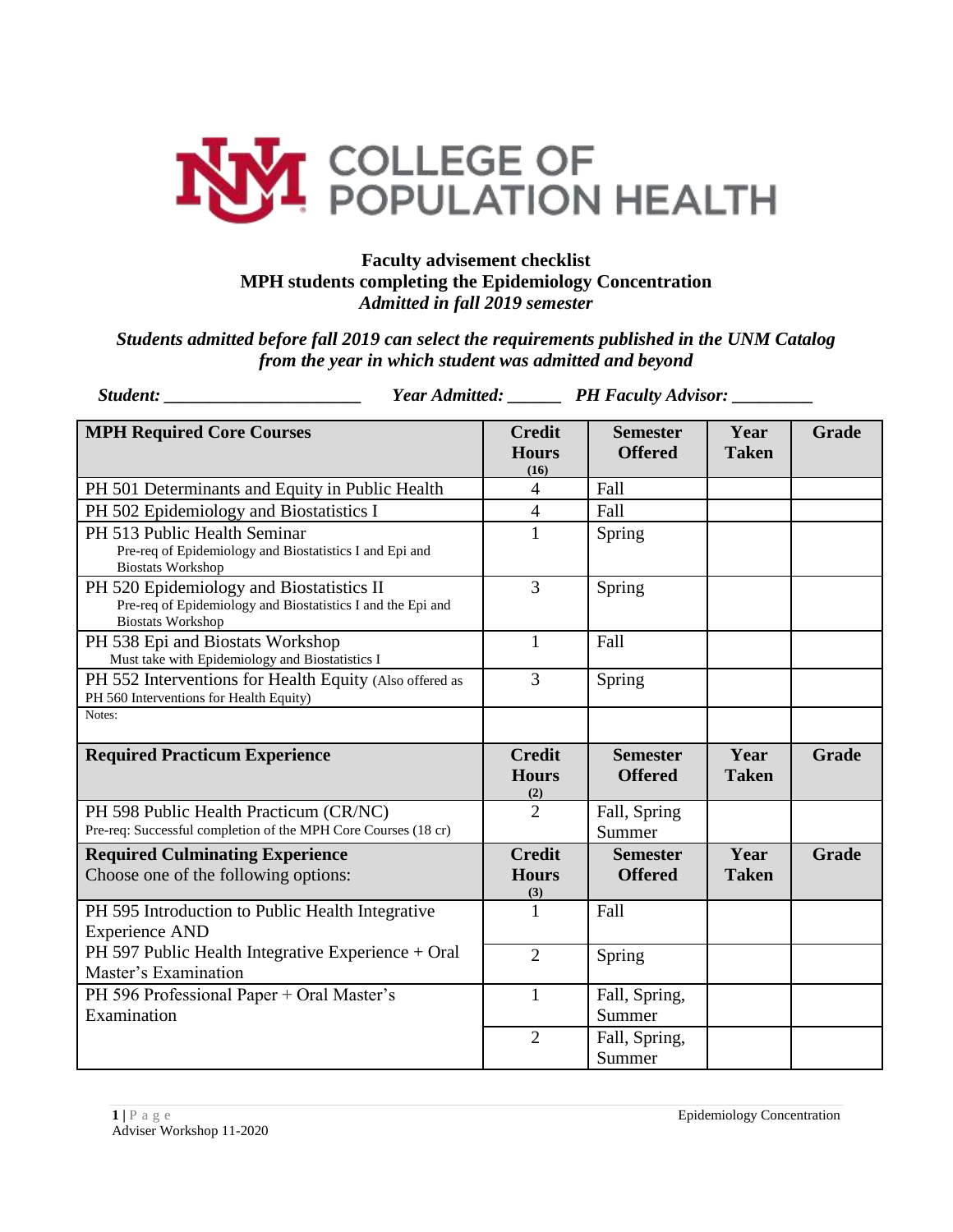| PH 560 Alternative Culminating Experience AND                                                                                            | 3                                     | Spring                            |                      |       |
|------------------------------------------------------------------------------------------------------------------------------------------|---------------------------------------|-----------------------------------|----------------------|-------|
| Written Master's Examination                                                                                                             |                                       |                                   |                      |       |
| <b>Required Courses for the Epidemiology</b><br><b>Concentration</b>                                                                     | <b>Credit</b><br><b>Hours</b><br>(12) | <b>Semester</b><br><b>Offered</b> | Year<br><b>Taken</b> | Grade |
| PH 510 Public Health & Health Care Management                                                                                            | 3                                     | Fall                              |                      |       |
| PH 534 Epidemiology Data Analysis<br>Pre-req of Adv Epi and Adv Biostats                                                                 | 3                                     | Spring                            |                      |       |
| PH 560 Advanced Epidemiology Methods                                                                                                     | 3                                     | Fall                              |                      |       |
| PH 560 Advanced Biostatistical Methods                                                                                                   | 3                                     | Fall                              |                      |       |
| Notes:                                                                                                                                   |                                       |                                   |                      |       |
| <b>Electives for the Epidemiology Concentration</b>                                                                                      | <b>Credit</b>                         | <b>Semester</b>                   | Year                 | Grade |
| Choose from the following or other courses offered by                                                                                    | <b>Hours</b>                          | <b>Offered</b>                    | <b>Taken</b>         |       |
| the MPH Program or other UNM college or                                                                                                  | (9)                                   |                                   |                      |       |
| departments. Your faculty advisor must approve these                                                                                     |                                       |                                   |                      |       |
| electives.                                                                                                                               |                                       |                                   |                      |       |
| Must select 2 of the following:                                                                                                          |                                       |                                   |                      |       |
| PH 524 Social Epidemiology<br>Pre-req of Epidemiology and Biostatistics I and Epi and<br><b>Biostats Workshop</b>                        | $\overline{2}$                        | <b>TBA</b>                        |                      |       |
| PH 528 Infectious Disease Epidemiology<br>Pre-req of Epidemiology and Biostatistics I and Epi and<br><b>Biostats Workshop</b>            | $\overline{2}$                        | Fall or spring                    |                      |       |
| PH 529 Introduction to Developmental Epidemiology<br>Pre-req of Epidemiology and Biostatistics I and Epi and<br><b>Biostats Workshop</b> | $\overline{2}$                        | Spring                            |                      |       |
| PH 531 Perinatal Epidemiology<br>Pre-req of Epidemiology and Biostatistics I and Epi and<br><b>Biostats Workshop</b>                     | $\overline{2}$                        | Spring                            |                      |       |
| PH 532 Cancer Epidemiology<br>Pre-req of Epidemiology and Biostatistics I and Epi and<br><b>Biostats Workshop</b>                        | $\overline{2}$                        | Spring                            |                      |       |
| STAT 574 Survival Analysis and Logistic Regression                                                                                       | 3                                     | Spring                            |                      |       |
| Other PH 560 Epi electives:                                                                                                              |                                       |                                   |                      |       |
|                                                                                                                                          |                                       |                                   |                      |       |
| Select one of the following:                                                                                                             |                                       |                                   |                      |       |
| PH 533 Public Health Research Methods                                                                                                    | 3                                     | Fall or spring                    |                      |       |
| PH 555 Public Health Evaluation Methods                                                                                                  | 3                                     | Fall                              |                      |       |
| PH 556 Community-based Participatory Research                                                                                            | $\overline{2}$                        | Summer                            |                      |       |
| GEOG 581L Intro to GIS for Grad Students                                                                                                 | 3                                     | Fall                              |                      |       |
| Other electives:                                                                                                                         |                                       |                                   |                      |       |
| PH 593 Independent Study                                                                                                                 | $1 - 3$                               | Fall/Spr/Su                       |                      |       |
|                                                                                                                                          |                                       |                                   |                      |       |